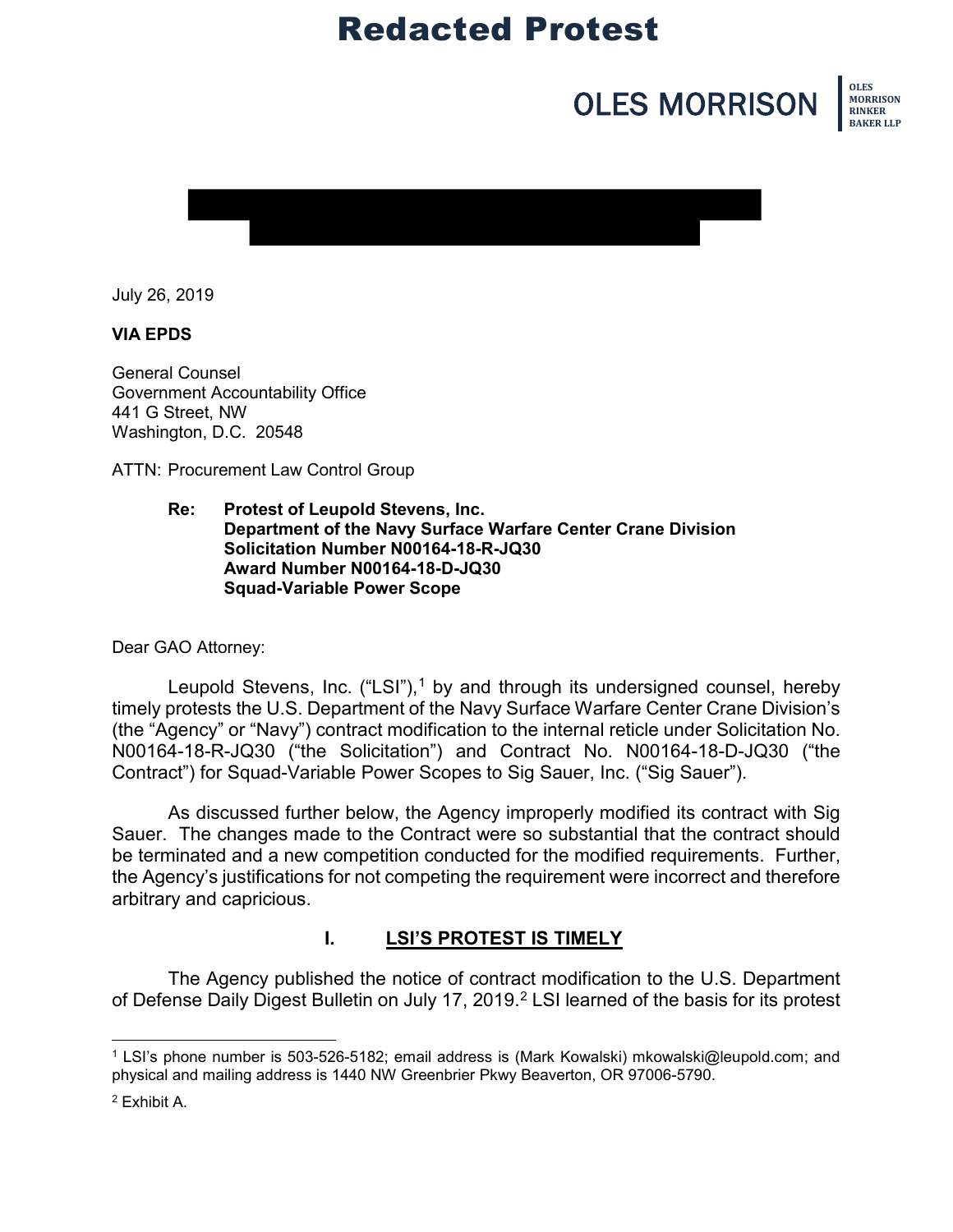General Counsel July 26, 2019 Page 2

pursuant to this July 17, 2019 posting. Accordingly, this protest is timely filed within ten days of when LSI knew or should have known the basis for its protest. *See* 4 C.F.R. § 21.2(a)(2).

#### **II. LSI IS AN INTERESTED PARTY**

An "[i]nterested party means an actual or prospective bidder or offeror whose direct economic interest would be affected by the award of a contract or by the failure to award a contract." 4 C.F.R. § 21.0(a)(1). "Whether a protester is an interested party is determined by the nature of the issues raised and direct or indirect benefit or relief sought." *Coulson Aviation (USA)*, Inc., B-411306 *et al.*, July 8, 2015, 2015 CPD ¶ 214 at 8.

LSI was an actual bidder on the Solicitation and is therefore an interested party for the purposes of filing this Protest. LSI specializes in rifles and rifle scopes and has held multiple contracts with the Department of Defense to provide scopes to various defense agencies. LSI has suffered a non-trivial competitive injury as a result of the Agency's improper contract modification. As a result of the Agency's actions, LSI was improperly eliminated from the competition. Therefore, LSI has a direct economic interest in this matter and is an interested party for the purpose of filing this protest. *See* 4 C.F.R. § 21.0.

#### **III. BACKGROUND**

#### **A. Leupold Stevens, Inc.**

LSI based in the United States is a rifle and optic sight contractor that was founded in 1907 and employs over 700+ American workers. All Leupold riflescopes are designed, machined, assembled, and tested in Leupold's 160,200 sq. ft. state of the art manufacturing facility in Beaverton, Oregon, USA. During its 112-year history, LSI has proudly provided high quality rifles and sights to the Government, Law Enforcement Agencies and Consumer Markets.

#### **B. The Prior Solicitation**

On November 9, 2017, the Agency issued the Solicitation to purchase "the Miniature Aiming Systems – Day Optics (MAS-D) Squad – Variable Power Scope (S-VPS)."[3](#page-1-0) The Solicitation contained a minimum quantity purchase of 32 and a maximum contract value of \$33,250,000 for First Focal Plane S-VPSs and Second Focal Plane S-VPSs.[4](#page-1-1) Specifically, "[t]he S-VPS includes a non-caliber specific reticle, is variable power,

 $\overline{a}$ 

<span id="page-1-0"></span><sup>3</sup> Exhibit B at 1 at p. 2.

<span id="page-1-1"></span><sup>4</sup> Exhibit C at p. 2.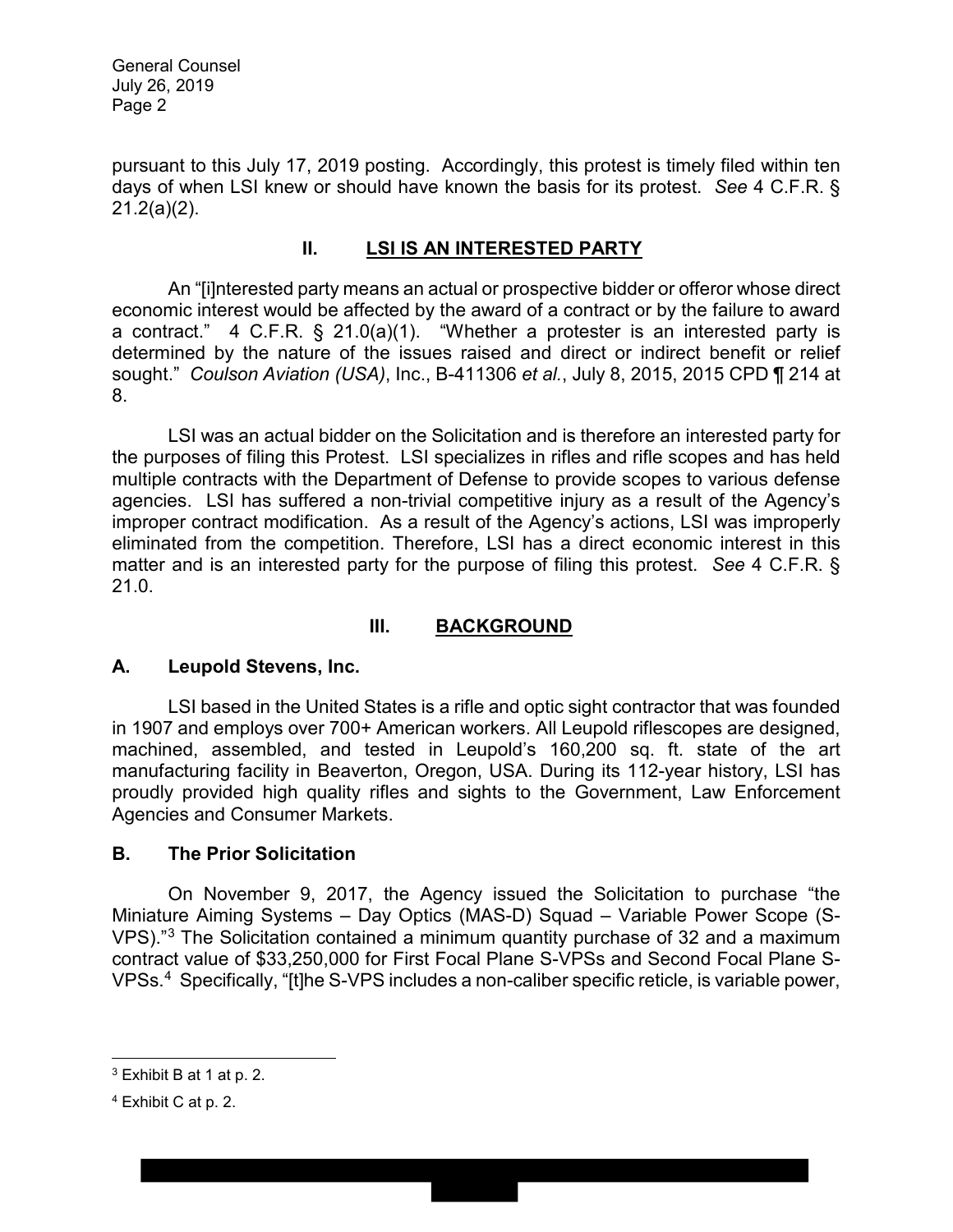General Counsel July 26, 2019 Page 3

and incorporates an illuminated aim-point." $5\,6\,$  $5\,6\,$  The Solicitation further required that "[t]here shall be no changes to the S-VPS Scope design when changing to a new reticle, other than the reticle itself."[7](#page-2-2) In addition, "[t]he vendor shall allow for future reticle designs and operational needs to include in the Dayscope: Mil Dot, Milliradian Line, Ballistic, Velocity, and Grid hybrids."[8](#page-2-3)

LSI, Lightforce USA d/b/a Nightforce Optics ("Nightforce"), and Sig Sauer all bid the contract. On October 10, 2018, the Agency awarded a contract to Sig Sauer for  $$12,077,565$  and one to Nightforce for  $$21,172,435$ . LSI's bid was for

#### **C. The Contract Amendment**

On July 17, 2019, the Agency published a notice of contract modification in the U.S. Department of Defense Daily Digest. The notice stated:

Sig Sauer Inc., Newington, New Hampshire, is awarded a \$9,338,800 firmfixed-price modification under previously-awarded contract N00164-18-D-JQ30 for an in-scope change to the internal reticle of the SU-293/PVS Second Focal Plane (SFP) Squad-Variable Powered Scope (S-VPS) to add a glass etched reticle. This modification is to a highly competitive procurement for the SFP S-VPS system. The S-VPSs to be procured are in support of the U.S. Special Operations Command Visual Augmentation Systems Weapons Accessories S-VPS Program. Work will be performed in Newington, New Hampshire, and is expected to be completed by July 2029. No funding will be obligated at time of award. In accordance with 10 U.S. Code 2304(c)(1), this modification was not competitively procured (only one source and no other supplies or services will satisfy agency requirements). The Naval Surface Warfare Center, Crane, Indiana, is the contracting activity.[9](#page-2-4)

<span id="page-2-0"></span> $\ddot{\phantom{a}}$ <sup>5</sup> Exhibit B at 1 at p. 2.

<span id="page-2-1"></span> $6$  A reticle is the pattern of lines built into the eyepiece of the scope to assist with targeting.

<span id="page-2-2"></span><sup>7</sup> Exhibit B at 3.17.2 at p. 6.

<span id="page-2-3"></span><sup>8</sup> Exhibit B at 3.17.1 at p. 1.

<span id="page-2-4"></span><sup>&</sup>lt;sup>9</sup> Exhibit C at p. 3 (emphasis added).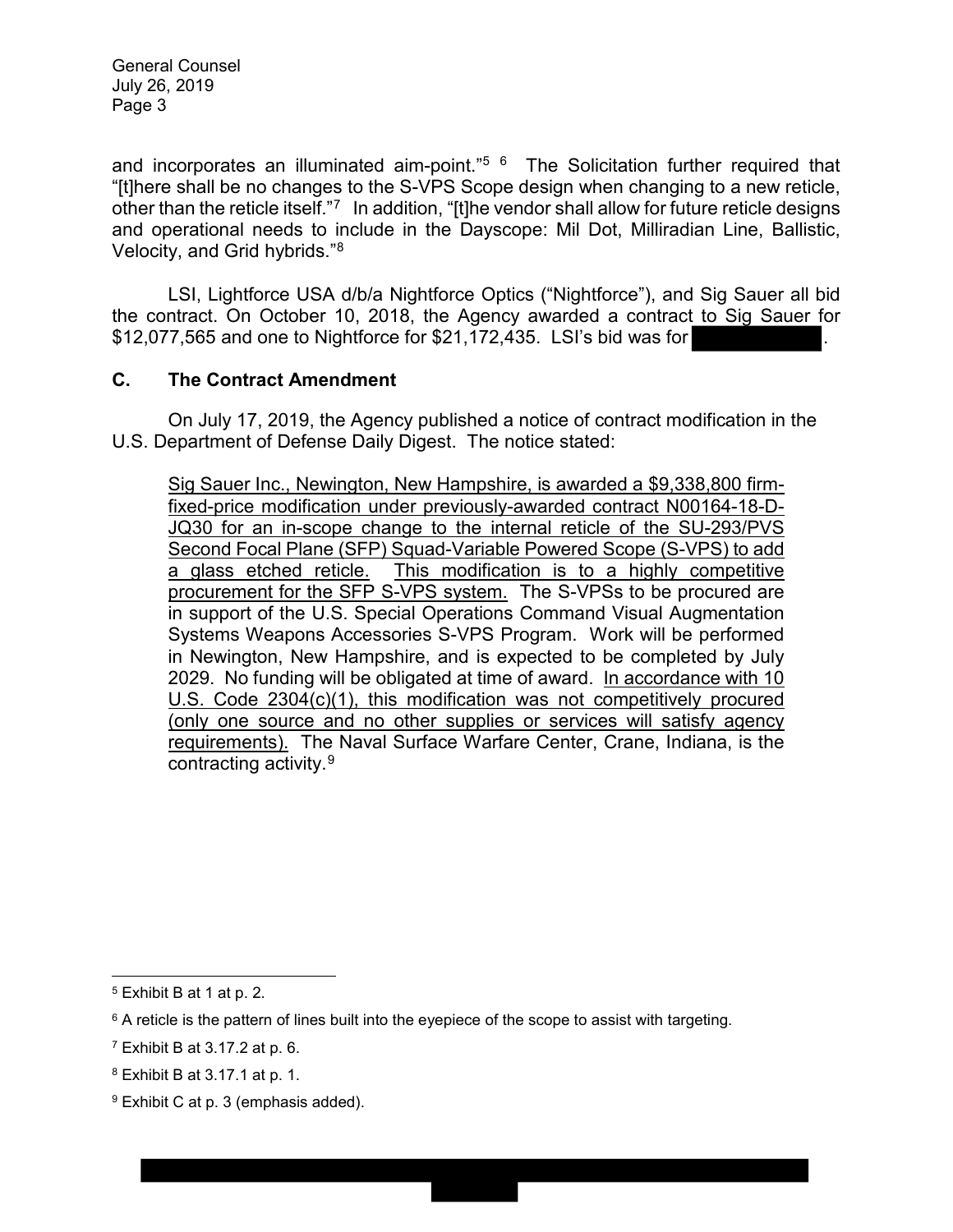# **IV. GROUNDS FOR PROTEST**

#### **A. The Agency's Intended Contract Modification Is Arbitrary, Capricious, and in Violation of Law**

#### 1. *Legal standards.*

A bedrock principle of procurement law is that agencies must seek full and open competition under the Competition in Contracting Act. *See* 10 U.S.C. § 2304(a)(1)(A); 41 U.S.C. § 253(a)(1)(A); FAR 6.101(a). In very limited circumstances, however, an agency may invoke an equally limited exception to this rule, but when they do so, GAO will "closely scrutinize" the agency's proposed sole-source procurement. *See Sperry Marine, Inc.*, B-245654, Jan. 27, 1992, 92-1 CPD ¶ 111 (sustaining protest where agency unreasonable concluded that only one source could meet its needs).

GAO will not consider protests against modifications to contracts unless the contract modification is beyond the scope of the original contract. *Cornishe Aviation and Maintenance, Ltd.*, B-405013.4, Jan. 25, 2013, 2013 CPD ¶ 42 at 3. As GAO has specifically held:

Evidence of a material difference between the modification and the original contract is found by examining changes in the type of work, costs, and performance period between the contract as awarded and as modified. *Overseas Lease Group, Inc.*, B-40211, Jan. 19, 2010, 2010 CPD ¶ 34 at 3. We also consider whether the solicitation for the original contract adequately advised offerors of the potential for the type of changes found in the modification, and thus whether the modification would have materially changed the field of competition. *Atlantic Coast Contracting, Inc.*, B-288969.2, June 21, 2002, 2002 CPD ¶ 104 at 4.

*Id*. at 4. An agency can issue a sole-source award for an out-of-scope contract modification; however, that modification is still subject to CICA-requirements for awarding sole-source contracts. *Id*. at 3.

#### 2. *The Agency Contract Modification Is Arbitrary and Capricious Because the Scope of Work Is Beyond the Scope of the Original Contract and the Agency Does Not Have a Valid Sole-Source Determination.*

The contract modification should have been separately competed because specialized reticles were not included in the scope of the Contract. The scope of work at issue is the inclusion of a glass-etched reticle in the S-VPS.<sup>10</sup> Reticles are replaceable parts over the life of a rifle scope. The Solicitation specifically required that the S-VPS must be designed so that, when changing the reticle, no other design changes were

<span id="page-3-0"></span> $\ddot{\phantom{a}}$ <sup>10</sup> Exhibit A.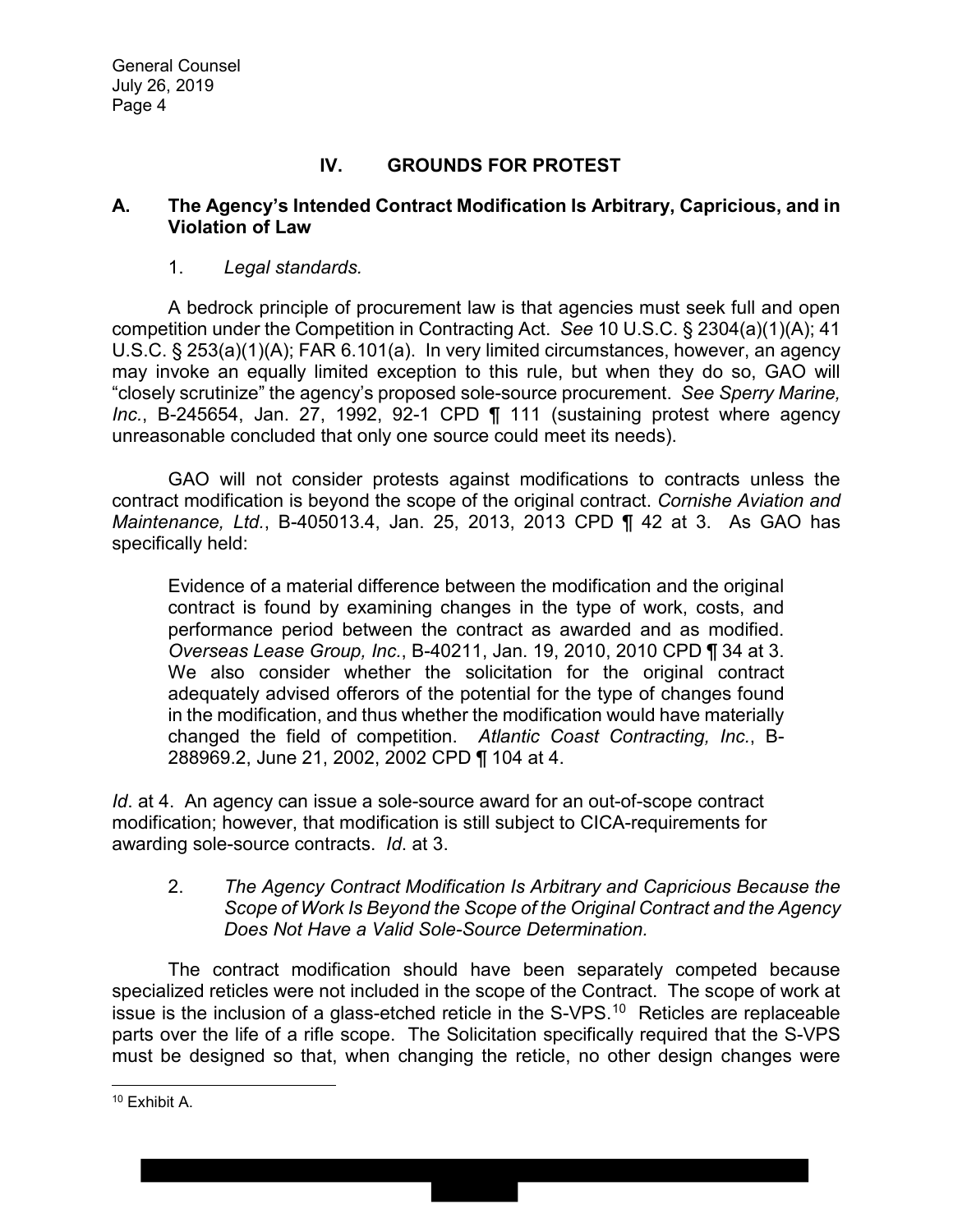General Counsel July 26, 2019 Page 5

necessary to the S-VPS.<sup>11</sup> It also directed bidders that the S-VPS should be designed to accommodate other reticle designs.<sup>[12](#page-4-1)</sup> The scope of work did not identify that the bidders would be asked to create the additional reticle designs. If the Agency did not require the S-VPS manufacturers to allow for alternate reticle designs in the design of the S-VPS, the Agency could have been tied to a single manufacturer for the life-cycle of the S-VPS. These restrictions are calculated to allow the Agency flexibility in the future when it comes to procuring future reticles. Now, when procuring future reticles, the Agency undid the intended flexibility and awarded the reticles on a sole-source basis.

The price of the reticle work also substantiates that the specialized reticle design is beyond the scope of work of the original contract. Sig Sauer's original contract price was \$12,077,565, which included a standard reticle. The modification to provide a specialized reticle was for \$9,338,800 and increased the contract price approximately 77%. Contract modifications are not intended to help the contractor "get well" after an improvident bid. Sig Sauer was significantly lower than either LSI or Nightforce. This contract modification for new work allows Sig Sauer to bring its price in line with its competitors without having to compete for the increased scope. The significant percentage increase in contract price, in addition to the language in the Solicitation, compel a finding that the contract modification is out-of-scope and should have been competed.

As discussed above, the Solicitation did not contemplate the awardee would be automatically awarded further reticle designs. The Agency justified its sole-source to Sig Sauer on the basis that no other manufacturer could provide it with the reticle that it required.<sup>13</sup> Yet, the scope of work stated "[t]he vendor shall allow for future reticle designs and operational needs …"[14](#page-4-3) and "[t]here shall be no changes to the S-VPS Scope design when changing to a new reticle, other than the reticle itself."<sup>15</sup> The scope of work makes clear that the Agency intended Sig Sauer to make its scope available to other manufacturer's reticles because it requires Sig Sauer to allow for future designs (which are not part of the scope of work) and to design the S-VPS so that when the Navy decides to change to a new reticle, the Navy is not required to pay Sig Sauer to redesign the S-VPS. While Sig Sauer is certainly allowed to compete for the reticle procurement, it is not guaranteed that work through a sole-source award.

<span id="page-4-0"></span> $\ddot{\phantom{a}}$ <sup>11</sup> Exhibit B at 3.17.2 at p. 6.

<span id="page-4-1"></span><sup>12</sup> *Id*. at p. 1.

<span id="page-4-2"></span><sup>13</sup> Exhibit A.

<span id="page-4-3"></span><sup>14</sup> Exhibit B at 3.17.1 at p. 1.

<span id="page-4-4"></span><sup>15</sup> Exhibit B at 3.17.2 at p. 6.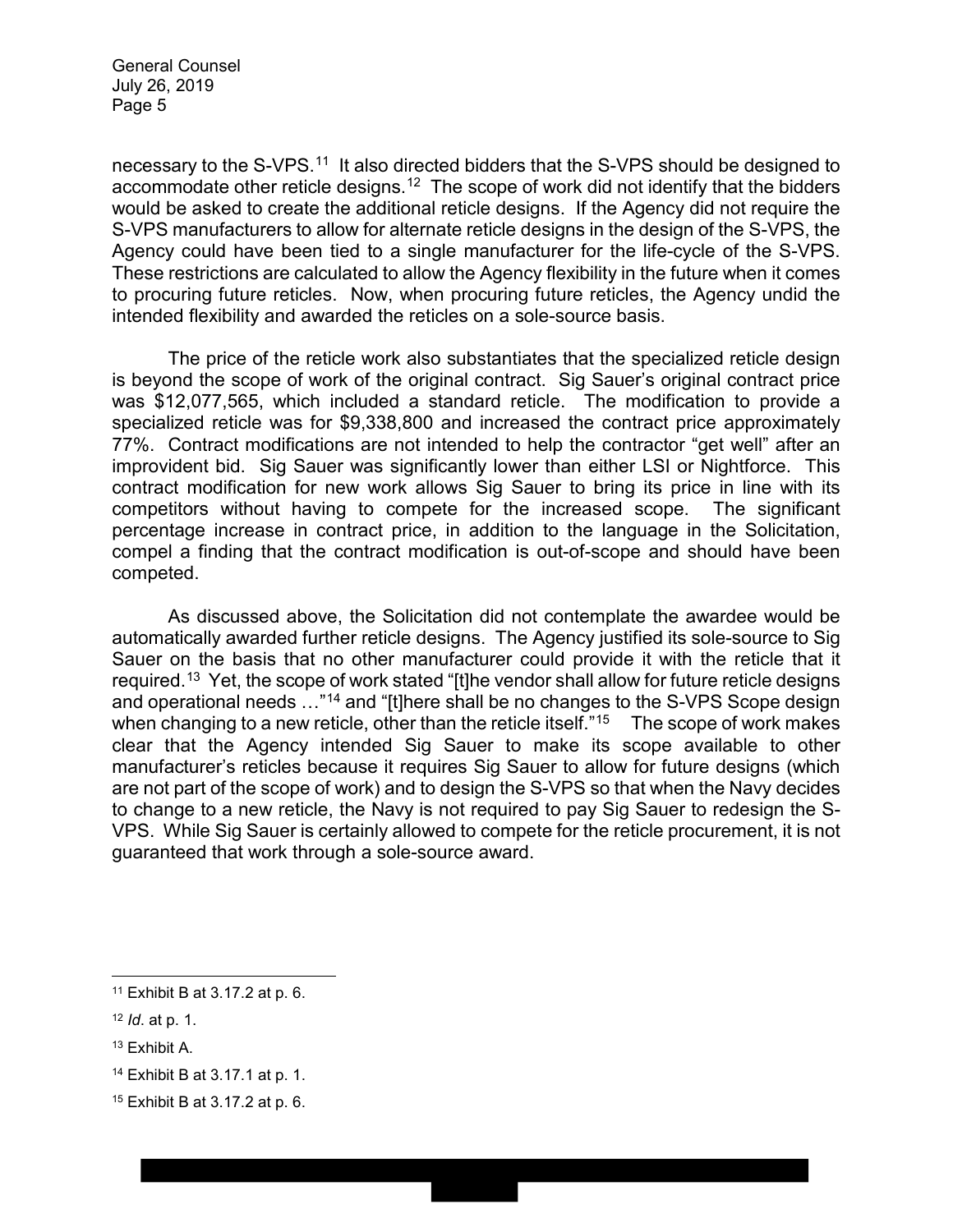#### 3. *The Agency's Contract Modification Is Not Procedurally Correct for a Sole-Source Award.*

As GAO held in *Cornsiche*, if the contract modification is not within the scope of the contract, then the modification is subject to CICA's competition requirements. B-405013.4 at 3. 10 U.S.C. § 2304 (a) requires the Department of Defense to "obtain full and open competition" unless an exception exists. 10 U.S.C. § 2304(c) allows the Agency to issue a sole-source award if "the property or services needed by the agency are available from only one responsible source or only from a limited number of responsible sources and no other type of property or services will satisfy the needs of the agency." In this case, the Agency has stated that it based its procurement procedure on the grounds that Sig Sauer was the only manufacturer capable of fulfilling the Agency's needs pursuant to 10 U.S.C. § 2304(c).

If the Agency is to use a sole-source award procedure, then it also must follow the procedures in FAR Part 6. FAR 6.303-1(a) requires the Contracting Officer to justify the sole source decision in writing. FAR 6.304 (a)(2) requires that, for contracts above \$700,000 and less than \$13.5 million, the Competition Advocate to approve the Contracting Officer's justification in writing. FAR 6.305 then requires the Agency to make the determination publicly available at FBO.gov. To date, the Agency has not made the determination publicly available on FBO.gov. Therefore, the Agency has failed to comply with the procedural requirements to issue a sole source award to Sig Sauer.

#### 4. *LSI has been prejudiced.*

GAO "will not sustain a protest unless the protester demonstrates a reasonable possibility that it was prejudiced by the agency's actions, that is, unless the protester demonstrates that, but for the agency's actions, it would have had a substantial chance of receiving the award." *Halbert Constr. Co., Inc.*, B-413213, Sept. 8, 2016, 2016 CPD ¶ 254 at 17. GAO will "resolve doubts regarding prejudice in favor of [the] protester." *Valor Healthcare, Inc*., B-412960, B-412960.2, July 15, 2016, 2016 CPD ¶ 206 at 8. As one of the largest manufacturers of riflescopes and reticles and a provider of riflescopes to the Government, in addition to being an actual bidder on the S-VPS procurement, the Agency's actions have prejudiced LSI because LSI would have had a substantial chance at receiving the award for the upgraded reticle.

# **V. REQUEST FOR RULING AND RELIEF**

In light of the numerous errors in the procurement process discussed above, LSI specifically requests a ruling from the GAO that sustains its protest and grants LSI the following relief:

1. Recommend that the Agency terminate or rescind its intended contract modification under Contract No. N00164-18-D-JQ30;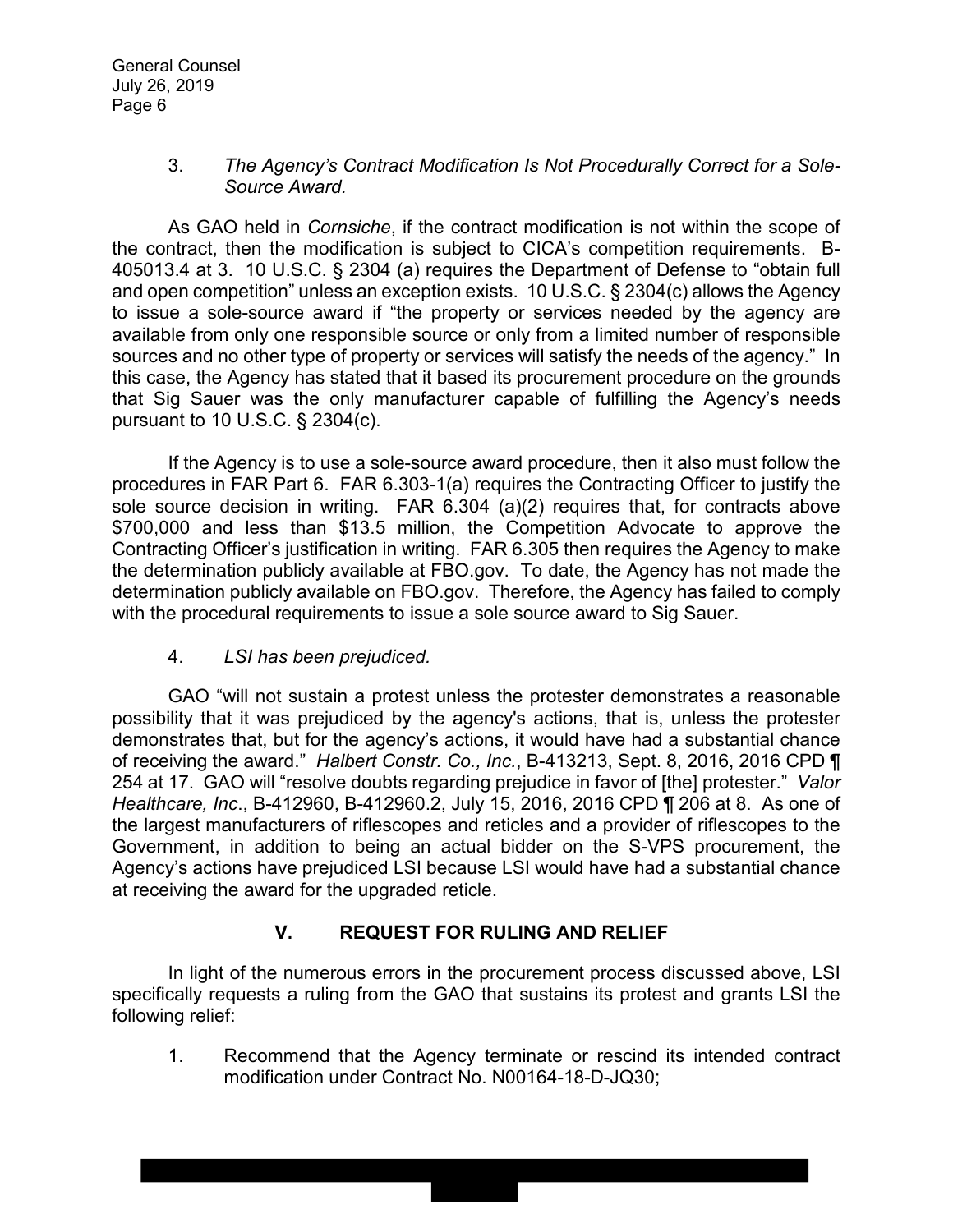$\overline{a}$ 

- 2. Recommend that the Agency compete the requirement for the reticle; and
- 3. Grant LSI any other appropriate relief.

### **VI. SERVICE ON THE AGENCY**

In accordance with 4 C.F.R. § 21.1(e), FAR 33.104(a)(1), and Solicitation § 52.233- 2, a copy of this protest is being furnished within one day of the protest being filed to:

> Naval Surface Warfare Center Crane Div Casey Bault Bldg 3373 300 Hwy 361 Crane, IN 47522-5001 812-854-2378 Casey.bault@navy.mil

# **VII. INDEX OF ATTACHED EXHIBITS**

| <b>Exhibit A</b> | Department of Defense Daily Digest for July 17, 2019         |
|------------------|--------------------------------------------------------------|
| <b>Exhibit B</b> | Solicitation No. N00164-18-R-JQ30, Performance Specification |
| <b>Exhibit C</b> | Solicitation No. N00164-18-R-JQ30                            |

# **VIII. REQUEST FOR PROTECTIVE ORDER**

This protest contains information that is confidential and proprietary to LSI and/or documents requested in this protest will contain confidential and proprietary information of LSI or agency source selection sensitive information. Pursuant to 4 C.F.R. § 21.4, LSI requests that GAO issue a Protective Order to govern the disclosure and handling of protected information in connection with this protest.

# **IX. REQUEST FOR DOCUMENTS**

Pursuant to the provisions of 4 C.F.R. § 21.1(d)(2), LSI requests production of the following documents: [16](#page-6-0)

<span id="page-6-0"></span> $16$  "Document" or "documents" is used in its broadest sense and means and includes all written, printed, recorded or graphic matter, sound reproduction, electronic media or any tangible object from which previously stored information may be retrieved. Without limiting the foregoing, the term "documents" shall include all written communications, correspondence, letters, telegraphs, telexes, e-mail, messages, memoranda, records, reports, books, summaries or other records of public or private talks, or conversations, minutes, or summaries or other records of meetings or conferences, summaries or other records of talk, discussions, or negotiations, diaries, diary entries, calendars, appointment books, instruments, assignments, statistical data or statements, financial statements, worksheets, work papers, drafts, graphs, maps, charts, analytical records, consultants' reports, bulletins, press releases, advertisements, publicity materials, signs, notes, notices, marginal notations, notebooks, telephone bills, bills, statements, records of obligations, and expenditures, invoices, lists, journals, recommendations, files,